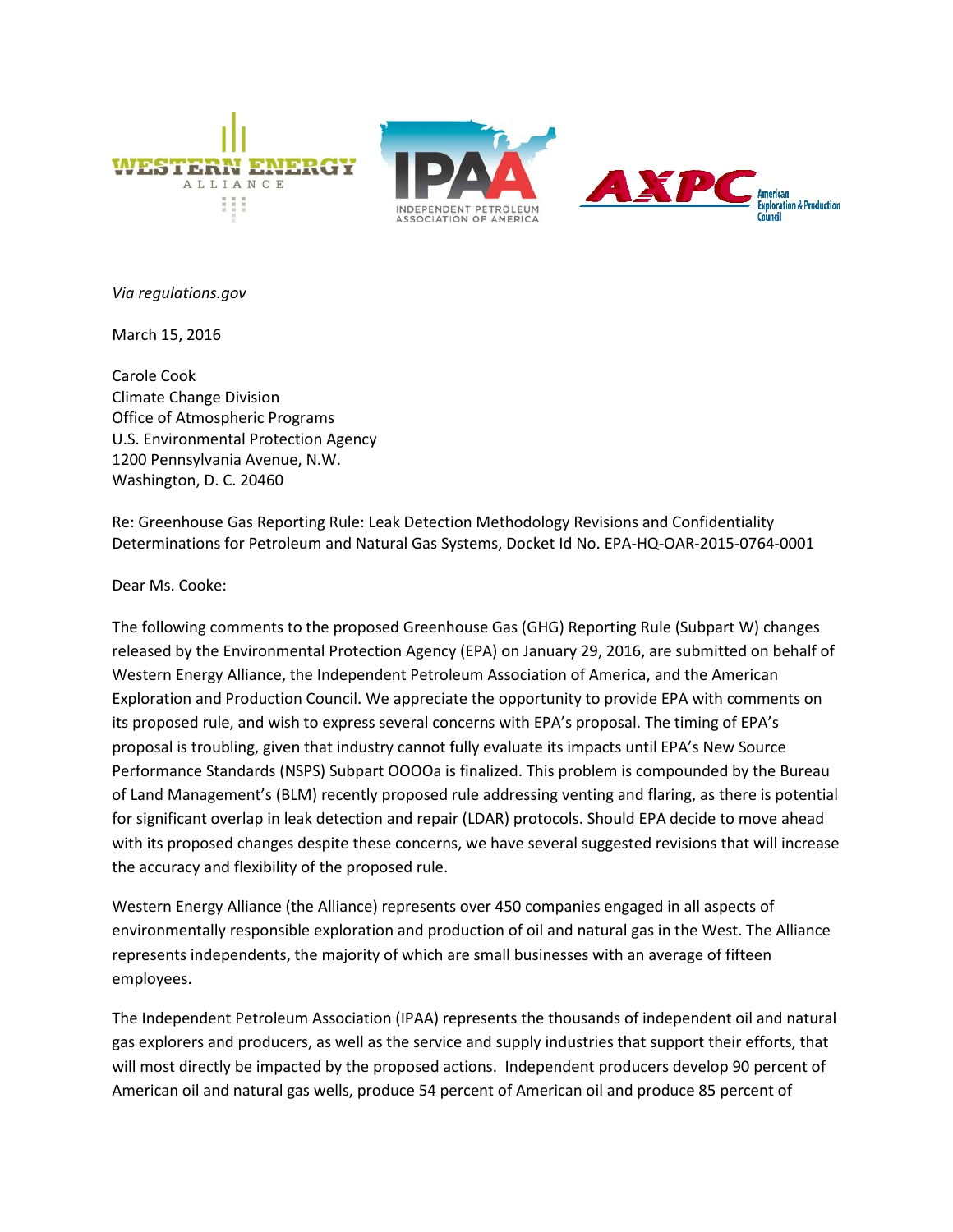March 15, 2016 Page 2 of 8

American natural gas. IPAA is dedicated to ensuring a strong, viable American oil and natural gas industry, recognizing that an adequate and secure supply of energy is essential to the national economy.

The American Exploration & Production Council (AXPC), is a national trade association that represents 31 of the largest US independent natural gas and crude oil exploration and production companies leaders in finding and developing secure energy supplies throughout North America. Members are "independent" in the sense that that they do not have petroleum refining or retail marketing operations and therefore are not "fully-integrated". The AXPC mission is to work constructively for sound energy, environmental and related public policies that encourage responsible exploration, development and production of natural gas and crude oil to meet consumer needs and fuel our economy.

In addition to the comments submitted herein, Western Energy Alliance, IPAA, and AXPC also endorse the comments submitted by the American Petroleum Institute.

We appreciate EPA's attempt to improve GHG reporting requirements to more accurately reflect the oil and natural gas industry's actual emissions. However, we are concerned with the timing of EPA's proposal. Given the extensive and ongoing rulemaking effort on EPA's New Source Performance Standards (NSPS) Subpart OOOOa, which address emissions from oil and natural gas production activity, it strikes us as remarkably premature to codify GHG reporting changes that reference this rulemaking while it remains in the proposed rule stage. It is difficult for industry to contemplate the full impact and scope of what EPA is proposing with its Subpart W changes while the OOOOa rulemaking remains in progress. EPA received over 1.3 million public comments during the OOOOa comment period, including 111 pages of detailed technical comments from Western Energy Alliance, IPAA, and AXPC. We urge EPA to review the comments it received on the proposed rule before moving ahead with these reporting changes.

# **Leak Detection and Repair Program Concerns**

Western Energy Alliance's OOOOa comments raised serious concerns about the feasibility of EPA's proposed LDAR program, among other aspects of the rule. By proceeding with this rulemaking before addressing the numerous concerns about NSPS OOOOa, EPA could be putting a program in place that is likely to be problematic for the oil and natural gas industry. We strongly urge EPA to suspend its update to the Greenhouse Gas Reporting Program (GHGRP) until it finalizes the changes to NSPS OOOOa.

As the Alliance stated in its OOOOa comments, the proposed LDAR program is highly problematic in numerous respects and would be extremely difficult and costly to implement, all while providing little emissions benefit over and above state and voluntary operator programs. There are proven feasible and cost-effective alternatives to EPA's proposed LDAR program. These alternatives are flexible, costeffective, and provide the same (or improved) benefits to the environment. Such alternatives include corporate-wide programs executed voluntarily and compliance with various state-mandated regulatory programs such as in Wyoming and Colorado. Other programs, such as those modeled after D&IM programs, allow operators to focus on high and frequent emitters.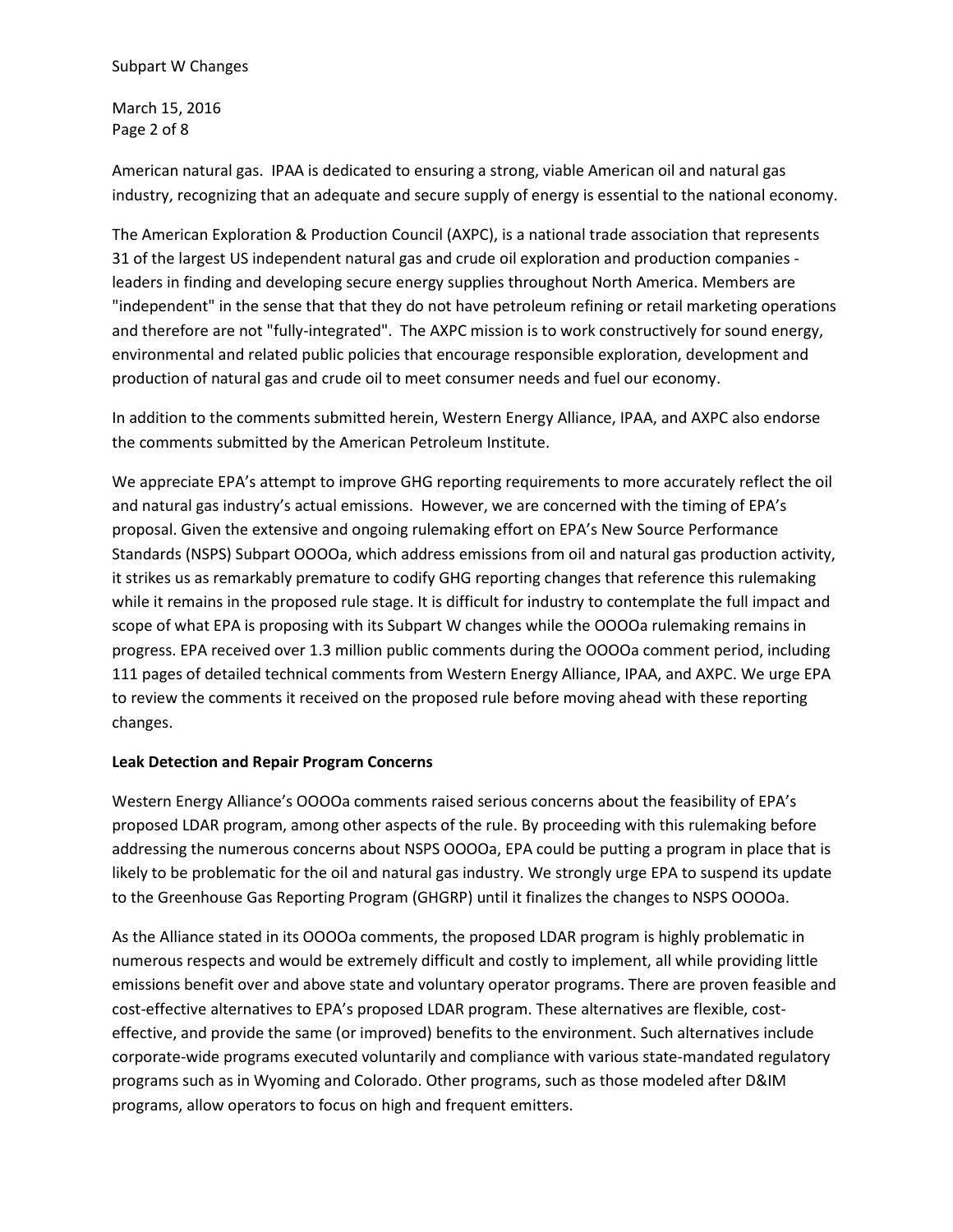March 15, 2016 Page 3 of 8

While we appreciate the purpose behind an incentive-based LDAR program that rewards operators who follow diligent inspection and repair protocols, the proposed step-up/step-down approach is unworkable. The proposal would require operators to track the percentage of leaking components at every possible location, both to first establish a baseline, and then to track changes, modifications, and repairs. Tracking these components will require operators to use extraordinary software and database sets that are simply not realistic, practical, or cost-effective. States such as Colorado, Wyoming, and Utah already achieve similar, if not greater, environmental benefits than promised under the proposal. But these states do so without the logistical challenges of a percentage-based approach. Western Energy Alliance strongly recommended in its OOOOa comments that the rule not include a program provision that would require extensive data management (*i.e.*, no step-up/step-down provision).

As written, the proposed OOOOa would require operators to monitor leaks across an entire field, with multiple facilities, on different and changing inspection schedules. This monitoring burden is in addition to the challenges associated with calculating the leak rate at every single facility, as described above. Adding Subpart W reporting requirements on top of this already-problematic program would serve to needlessly complicate GHG reporting without any environmental benefit.

Additionally, as the Alliance, IPAA, and AXPC pointed out in our detailed comment letters, OGI monitoring is a useful approach to leak detection but also has numerous flaws. The proposed NSPS OOOOa suggests relying solely on OGI or Method 21 for monitoring and repair, but such constraints are self-limiting and ignore existing, successful LDAR programs. OGI and Method 21 are reasonably effective technologies for LDAR applications; however, they are imperfect and may not function well in all situations. For example, OGI is also not a quantitative tool and depending on the camera, it may also detect water vapor and heat signatures. An OGI camera survey may not always be able to tell an operator whether a repair is necessary since it is not quantitative. During periods of overcast skies, high winds, or inclement weather, OGI technology is unable to effectively detect hydrocarbon vapors. In certain parts of the West, such overcast and windy conditions can persist for long periods during the winter. Lastly, OGI cameras are generally not intrinsically safe and would require a hot work permit in many instances. Thus, a prescriptive LDAR rule that relies too heavily on an OGI monitoring plan will be ineffective in many basins across the West for much of the year. While OGI cameras have their place in certain circumstances, they are inherently limiting in their utility within an LDAR program—particularly one so focused on defining leaks and leak percentages such as that being proposed. For a more effective LDAR program, the rule should give operators flexibility to select the ideal monitoring technology for the prevailing conditions.

In the Alliance's comments on the proposed NSPS OOOOa rule, it expressed concern that EPA's overlyprescriptive LDAR approach would stifle innovation of new leak detection methodologies. Despite our substantive concerns, EPA appears to double down on this problematic approach to LDAR technology by incorporating it directly in the proposed GHGRP changes. The proposed NSPS OOOOa would stifle innovation of more effective monitoring and measuring equipment. Instead of prescribing two methodologies, the rule should permit flexibility, in accordance with other successful LDAR programs.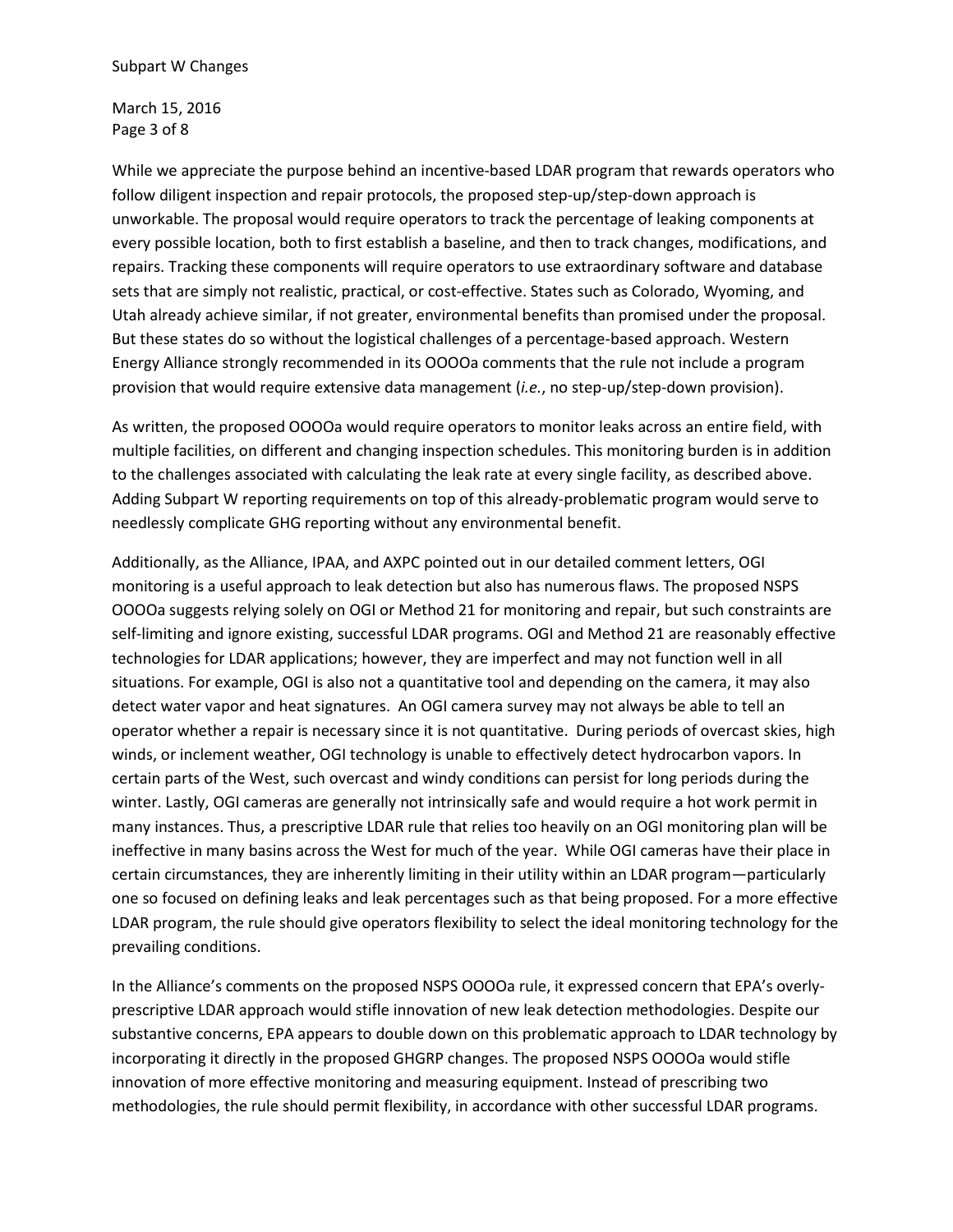March 15, 2016 Page 4 of 8

For example, in Colorado, 5 C.C.R. 1001-9 (Regulation 7) gives operators some flexibility in choosing a leak detection technology. EPA's vendor testing program for flares and combustors may also be another viable option. Under this program, EPA allows vendors to test according to protocols set by EPA and determine standard operating procedures for control devices. New and innovative technologies are constantly evolving in this space, and the rule should encourage not stifle such progress.

We recognize that EPA has reached out in previous proposed rules to get information on emerging technologies, but critically, this is a constantly evolving space. Even the emerging technologies investigated by EPA do not represent the entire scope of activity in this area. The Department of Energy's [MONITOR grant program](http://www.grants.gov/web/grants/view-opportunity.html?oppId=281811) is an example of the early-stage commercialization opportunities that exist. We encourage EPA to make very clear in the rule that new technologies are encouraged and will be approved and allowed through a straightforward and expedited review process (*i.e.*, avoiding an onerous, years-long application process that would otherwise be applied to actual emissions control devices or continuous emissions monitoring systems). We would welcome the opportunity to work with EPA to determine what methods should be approved for LDAR monitoring and verification.

We also have concerns regarding the proposed leak calculation methodology that may lead to unreasonably high emissions estimates. EPA's determination of the number of hours a component has been leaking is problematic when an operator uses the exact counts of leaks and leaker emission factors. To better illustrate this point, we pose two examples.

Example one: A facility subject to OOOOa must perform an annual inspection and finds one leak in May of the reporting year. That leak is also fixed in May. According to the GHG revisions, that one leak would be multiplied by the leaker emission factor (scf/hr/component) and the estimated leak duration (in hours) to arrive at a total scf volume of emissions. According to the GHG revisions, the time components (or leak duration) for a site with only one leak survey is the entire calendar year or 8760 hours. Accordingly, although only one leak was found in May and fixed during the same month, the facility is now required to assume that the component at issue was leaking for the entire year. As a result, the GHG revisions assume that the annual leak survey repair was unsuccessful, or that another leak developed immediately after repair. While it may be difficult to pinpoint the start of a leak and any subsequent leak, such a broad and unjustified estimate of time (a full year) is an overestimate of emissions.

Example two: A facility subject to OOOOa must perform quarterly inspections with the following results (assuming each leak is fixed the same month it was found):

- Q1 January: 2 Leaks
- Q2 May: 0 Leaks
- Q3 September: 1 Leak
- Q4 November: 3 Leaks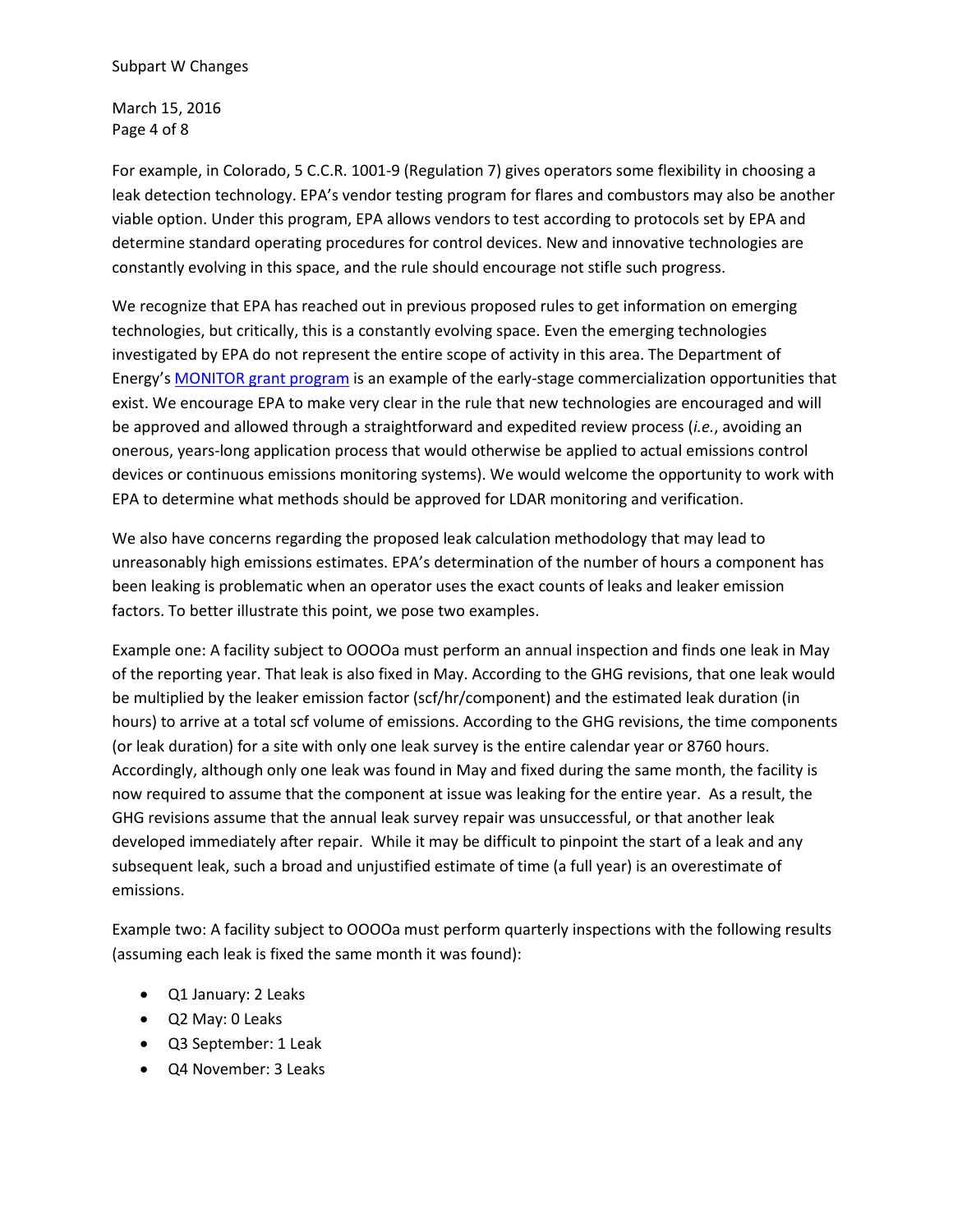March 15, 2016 Page 5 of 8

Pursuant to the proposed GHG revisions, the leak duration for the three November leaks is from the last Q3 inspection in September through the end of the year. This brings up the same problems as Example one above. Assuming the November leaks started in September and then, after being fixed in November, additional leaks immediately developed, persisting through the end of the year, is an overly conservative and inaccurate method to calculate emissions. Every calculation will be an overestimate.

Further, under the proposed GHG revisions, the leaks found in January and September in Example two are assumed to start from the previous survey or from the start of the year, whichever is more recent. That said, it is unclear in the revisions whether the leaks found in January and September have to be carried through to the end of the year. We urge EPA to clarify that these types of leaks end at repair and do not persist through the end of the year.

We propose a simple solution to the overestimates identified above. In both examples, we do not know the exact date the leaks started or, albeit very rare, if another leak arose immediately upon repair. However, statistically speaking, the average start time of a leak would be half the time between the previous inspection and when the leak was found. Similarly, if another leak were to arise later in the year, it would on average occur half the time between the inspection and the end of the year. Considering the many sites expected to be subject to NSPS OOOOa and the leaks that may be detected, our solution will likely average out to half the emissions the current GHG revisions propose to calculate. EPA may adopt this solution by revising the GHGRP to allow reporting entities to multiply the entire equation W-30 by half.

# **Inconsistencies with Other Proposed Rules**

In NSPS OOOOa, EPA advanced a problematic definition of a fugitive emissions component. The definition of *fugitive emission component* is inconsistent with historical definitions for other leak detection programs. For example, in the NSPS OOOO requirements for gas processing plants, "fugitive emission components" are effectively included within the definition of "*equipment." See* 40 C.F.R. § 60.5430 *("Equipment,* as used in the standards and requirements in this subpart relative to the equipment leaks of VOC, from onshore natural gas processing plants, means each pump, pressure relief device, open-ended valve or line, valve, and flange or other connector that is in VOC service or in wet gas service, and any device or system required by those same standards and requirements in this subpart.")

The proposed rule proposes the following definition of fugitive emissions component, which is notably more expansive:

*Fugitive emissions component* means any component that has the potential to emit fugitive emissions of methane or VOC at a well site or compressor station site, including but not limited to valves, connectors, pressure relief devices, open-ended lines, access doors, flanges, closed vent systems, thief hatches or other openings on a storage vessels, agitator seals, distance pieces, crankcase vents, blowdown vents, pump seals or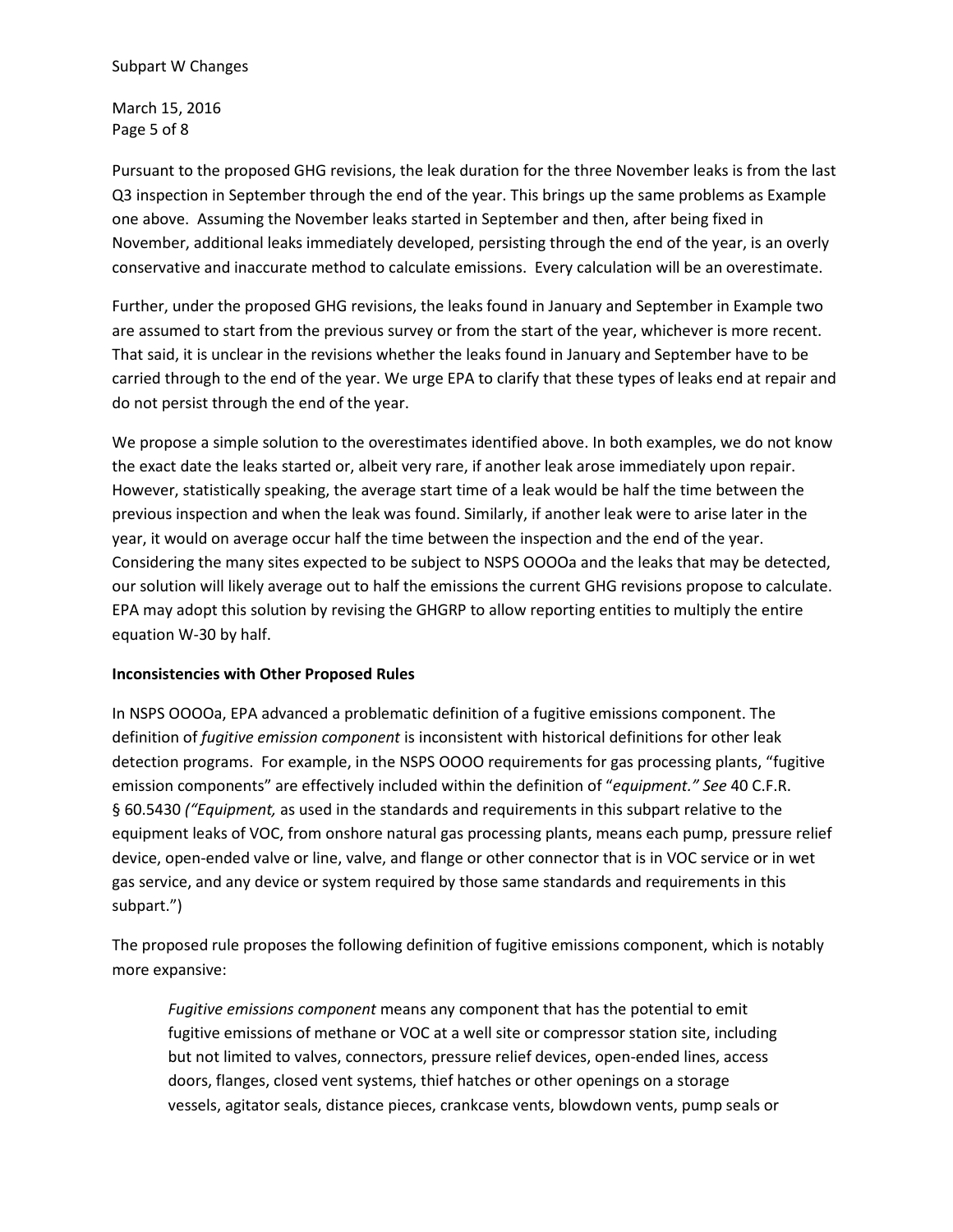March 15, 2016 Page 6 of 8

> diaphragms, compressors, separators, pressure vessels, dehydrators, heaters, instruments, and meters. Devices that vent as part of normal operations, such as natural gas-driven pneumatic controllers or natural gas-driven pumps, are not fugitive emissions components, insofar as the natural gas discharged from the device's vent is not considered a fugitive emission. Emissions originating from other than the vent, such as the seals around the bellows of a diaphragm pump would be considered fugitive emissions.

80 Fed. Reg. at 56,638. EPA has provided no rationale for such a significant deviation from the longstanding approach as reflected in NSPS OOOO. As a matter of regulatory consistency and efficient program implementation, the definition of "fugitive emissions component" in OOOOa should not be more expansive than other similar regulatory definitions in NSPS OOOO.

Moreover, the definition of "fugitive emissions component" above incorrectly includes equipment that should be listed as devices that vent as part of normal operations. Specifically, included within the definition of "fugitive emissions component", but which should not be, are "thief hatches or other openings on a storage vessels (part of closed vent system, not relevant to an uncontrolled storage vessel, agitator seals, distance pieces, crankcase vents, blowdown vents, pump seals or diaphragms, compressors, separators, pressure vessels, dehydrators, heaters, instruments, and meters.)" 80 Fed. Reg. at 56,638. Each of these vents is part of normal operations and must be allowed to within the confines of these pressurized systems for very serious safety and other operational reasons.

In the proposed changes to Subpart W, EPA states that it intends to align Subpart W with this problematic definition from NSPS OOOOa. However, EPA goes on to state:

Based on this evaluation, we determined that the subpart W calculation methodology for storage tanks already generally includes emissions from thief hatches or other openings on storage vessels. Similarly, the subpart W methodologies for gas-liquid separators include all potential emissions from these sources. Therefore, these sources are not considered equipment leak components in the proposed amendments to subpart W.

This distinction makes the interpretation of Subpart W potentially confusing and could lead to inconsistencies. EPA should apply a consistent rationale regarding fugitive emission components across NSPS OOOOa and Subpart W, and the fugitive emission component definition should be consistent with other EPA programs.

The proposed rule essentially creates an inconsistent component definition within Subpart W between the major equipment and LDAR-based calculation methods. The major equipment count-based method, which could be used for all non-OOOOa sites, has the traditional component definition, while the LDAR method adds the additional sources discussed above. This would lead to a situation where the two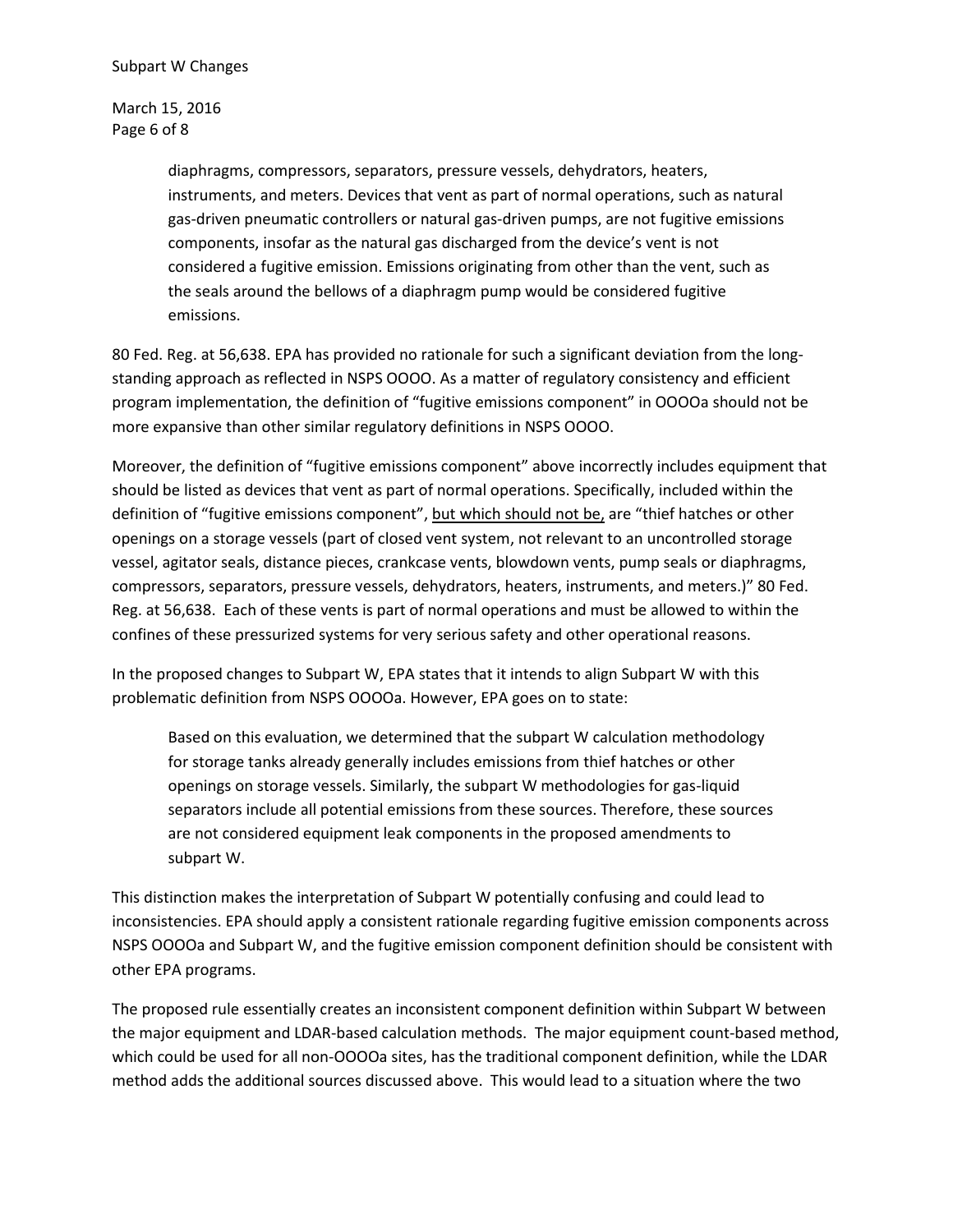## Subpart W Changes

March 15, 2016 Page 7 of 8

equipment leak methodologies that would be valid under Subpart W reporting would have different scopes.

In addition to inconsistencies with Subpart W, EPA needs to evaluate the LDAR program requirements of the Bureau of Land Management (BLM)'s proposed venting and flaring rules, which lay out similar LDAR provisions with several important distinctions. Given that BLM's proposed rule is currently still out for comment and was published in the federal register three weeks ago, industry is still digesting the proposed rule and identifying new concerns. BLM and EPA imposing different LDAR provisions could create potentially confusing and redundant requirements for operators, particularly when GHG reporting requirements are layered on top.

## **Procedural Concerns with the Proposed Rule**

In addition to the feasibility issues raised here with EPA's proposed LDAR requirements, we are concerned by EPA's decision to allow only 45 days to comment on the proposed changes to Subpart W. Although the rule itself may appear minor to EPA, its reference to an important and problematic rule still in the proposed stage makes this rule significant to industry. Furthermore, Executive Order No. [12866](https://www.whitehouse.gov/sites/default/files/omb/inforeg/eo12866/eo12866_10041993.pdf) stipulates that, in most cases, a comment period "of not less than 60 days" should accompany a proposed rule. Given this standard practice and the unprecedented regulatory activity facing the oil and natural gas industry, EPA's decision to deny our request to extend the comment to the standard 60-day period is perplexing. The exceptionally tight comment deadline is compounded by the fact that the first quarter of the year is a busy time for industry GHG reporting personnel, as they are typically preparing the prior calendar year reports. It is particularly difficult to get substantive feedback from industry experts during this time.

# **Burdens to Small Operators**

We are concerned by the potential burden of this proposed rule on small entities who may struggle to comply with the additional burden imposed by the calculation requirements of the proposed rule. As EPA acknowledges in the proposed rule, "This action proposes to increase burden related to recordkeeping and reporting requirements for reporters in two industry segments: Onshore Petroleum and Natural Gas Production and Onshore Petroleum and Natural Gas Gathering and Boosting [sic]." The purpose of the Paperwork Reduction Act (PRA) is to "minimize the paperwork burden for individuals, *small businesses*, educational and nonprofit institutions, Federal contractors, State, local, and tribal governments, and other persons resulting from the collection of information by or for the Federal Government" and to "strengthen the partnership between the Federal Government and State, local, and tribal governments by minimizing the burden and maximizing the utility of the information" collected. 44 U.S.C. § 350(1) and (6). (Emphasis added).

In order to reduce the burden to small operators, we recommend EPA offer them a choice in their reporting methodologies. As EPA acknowledges, there may be a benefit to industry to calculating its emissions using actual emissions rather than an equipment count and emission factor. However, EPA